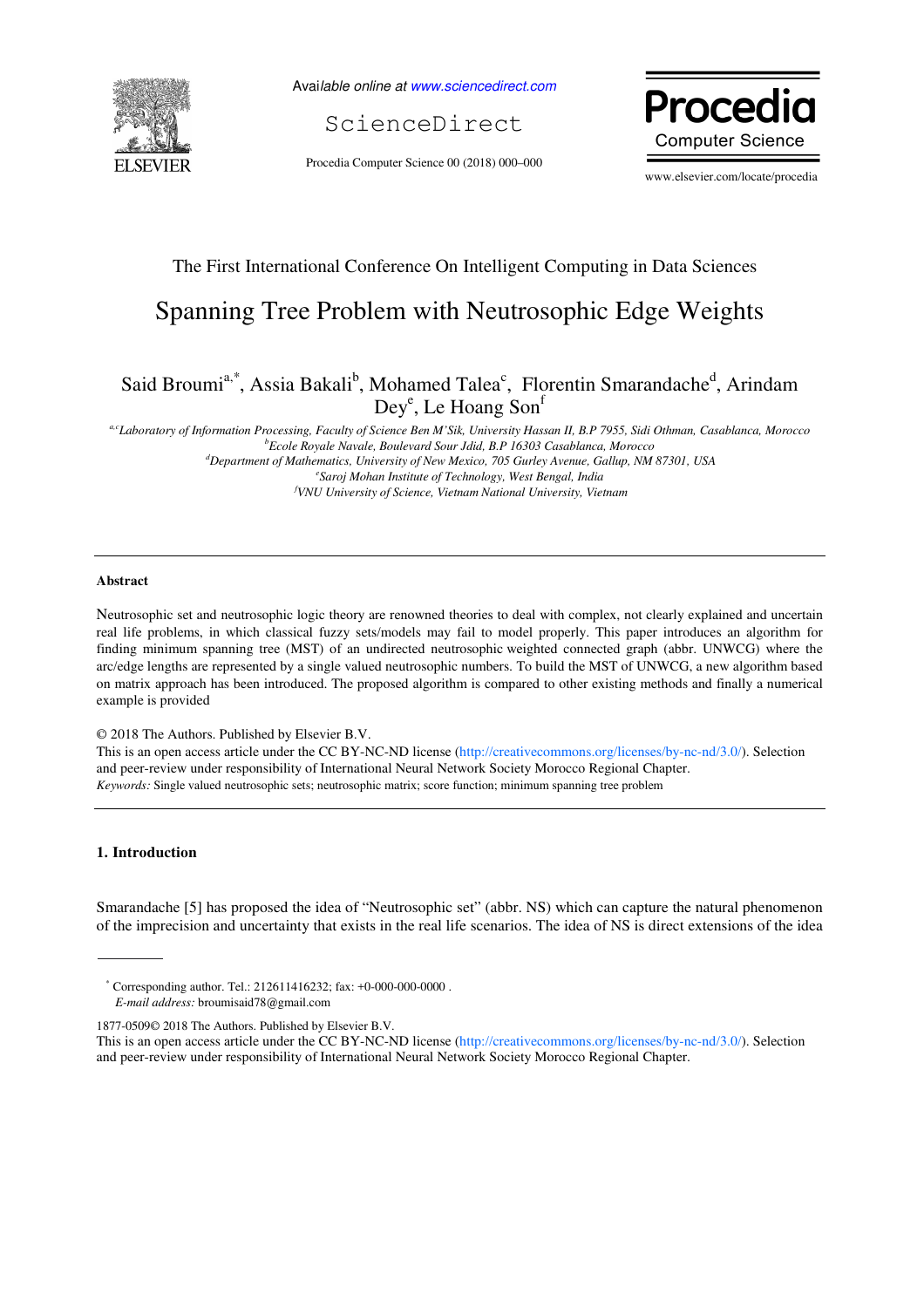of the conventional set, type 1 fuzzy set and intuitionistic fuzzy set. The NSs are described by a truth membership function (t), an indeterminate membership function (i) and a false membership function (f) independently. The values of t, i and f are within the nonstandard unit interval ]<sup>−0</sup>, 1<sup>+</sup>[. Moreover, for the sake of applying NSs in realworld problems efficiently, Smarandache [5] introduced the idea of single valued neutrosophic set (abbr. SVNS). Then, Wang et al.[6] described some properties of SVNSs. The NS model is an useful method for dealing with real world problems because it can capture the uncertainty ( i.e., incomplete, inconsistent and indeterminate information ) of the real world problem. The NSs is applied in various fields [24]. To make distinction between two single valued neutrosophic numbers, a series of score functions are presented by some scholars (see table 1). Many algorithms are available to find minimum spanning tree which has a large applications in divers fields of computers science and engineering. In classical graph theory, there are many algorithms for finding the MST [4], two most well know algorithms are Prim's algorithm and Kruskal algorithm. In the literature, several types of spanning tree problems have been developed by many researchers when the weights of the edges are not precise and there is an uncertainty [1, 2, 3, 10, 28]. Recently using the idea of single valued neutrosophic sets on graph theory, a new theory is introduced and it is defined as single valued neutrosophic graph theory (abbr. SVNGT). The concept of SVNGT and their extensions finds its applications in diverse fields [12- 24]. However, to the best of our knowledge, there are only few studies in the literature to deal with the minimum spanning tree problem in neutrosophic environment. Ye [8] presented a method to design the MST of a graph where nodes (samples) are represented in the form of SVNS and distance between two nodes which represents the dissimilarity between the corresponding samples has been derived. Mullai et al. [27] studied the shortest path problem by minimal spanning tree algorithm using bipolar neutrosophic numbers. Kandasamy [7] proposed a double-valued Neutrosophic Minimum Spanning Tree (abbr. DVN-MST) clustering algorithm, to cluster the data represented by double-valued neutrosophic information. Mandal and Basu [9] proposed a solution approach of the optimum spanning tree problems considering the inconsistency, incompleteness and indeterminacy of the information. The authors consider a network problem with multiple criteria which are represented by weight of each edge in neutrosophic sets. The approach proposed by the authors is based on similarity measure. It should be noted that the triangular fuzzy numbers and SVNSs are similar in the mathematical notation, but totally different.

| Refrences | Score function                                             |
|-----------|------------------------------------------------------------|
| 27        | $S_{RIDVAN}(A) = \frac{(1+T-2I-F)}{2}$                     |
|           | $S_{NANCY}(A) = \frac{1 + (1 + T - 2I - F)(2 - T - F)}{2}$ |
| 25        | $S_{ZHANG}(A) = \frac{(2+T-I-F)}{2}$                       |

The main contribution of this manuscript is to extend the matrix approach for finding the cost minimum spanning tree of an undirected neutrosophic graph. Neutrosophic graphs give more precision, and compatibility to model the MST problem in neutrosophic environment when compared to the fuzzy MST.

The manuscript is organized as follows. We briefly introduce the ideas of NSs, SNVS, and the score function of single valued neutrosophic number in Section 2. Section 3 present the formulation problem. Section 4 describes an algorithm for finding the minimum spanning tree of neutrosophic undirected graph. In Section 5, anl example is presented to described the proposed method. In Section 6, A comparative study with others existing methods is presented. We present the conclusion of the paper in Section 7.

## **2. Preliminaries**

Some of the important background knowledge for the materials that are presented in this paper is presented in this section. These results can be found in [5, 6, 25].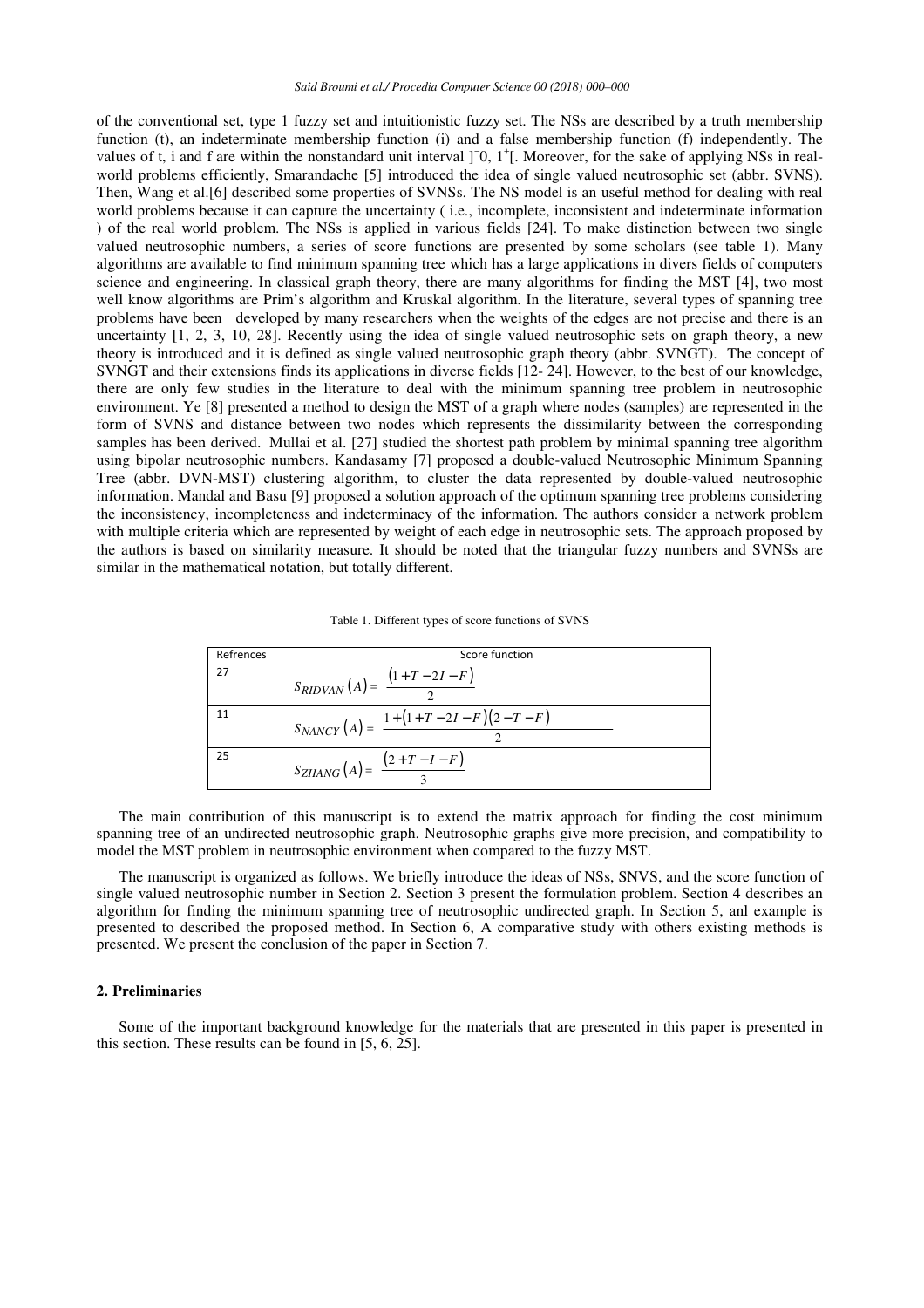**Definition 2.1 [5]** Le  $\zeta$  be an universal set. The neutrosophic set A on the universal set  $\zeta$  categorized in to three membership functions called the true  $T_A(x)$ , indeterminate  $I_A(x)$  and false  $F_A(x)$  contained in real standard or non-standard subset of  $]0, 1^{\dagger}$  respectively.

$$
0 \le \sup T_A(x) + \sup I_A(x) + \sup F_A(x) \le 3^+ \tag{1}
$$

**Definition 2.2** [6] Let ξ be a universal set. The single valued neutrosophic sets (SVNs) A on the universal ξ is denoted as following

$$
A = \{ \langle x; T_A(x), I_A(x), F_A(x) \rangle \} \times x \in \xi \}
$$
 (2)

The functions  $T_A(x) \in [0, 1]$  is the degree of truth membership of x in A,  $I_A(x) \in [0, 1]$  is the degree of indeterminacy of x in A and  $F_A(x) \in [0, 1]$  degree of falsity membership of x in A. The  $T_A(x)$ ,  $I_A(x)$  and  $F_A(x)$  satisfy the following condition:

$$
0 \le T_A(x) + I_A(x) + T_A(x) \le 3 \tag{3}
$$

To rank the single valued neutrosophic sets, Zhang [25] defined the score function and the relation order between two SVNs as follows.

**Definition 2.3 [25]** Let A= (T, I, F) be a SVNs. Then a score function S is defined as follow

$$
S_{ZHANG}\left(A\right) = \frac{\left(2+T-I-F\right)}{3} \tag{4}
$$

Here, *T*, *I* and *F* represent the degree of truth membership value, indeterminacy membership value and falsity membership values of *A*.

**Remark 2.4:** In neutrosophic mathematics, the zero sets are represented by the following form  $_{0_N} = \{ \langle x, (0, 0, 1) \rangle$ :x∈ X}.

#### **3. Problem formulation**

A spanning tree of a connected neutrosophic graph  $G$  is an acyclic sub-graph which includes every node of neutrosophic graph G and it also is connected. Every neutrosophic spanning tree has exactly  $n - 1$  arcs, where n represents the number of nodes of the neutrosophic graph. A neutrosophic minimum spanning tree (MST) problem is to find a neutrosophic spanning tree such that the sum of all its arc costs/ lengths is minimum. In crisp environment, the MST problem uses the exact costs/lengths associated with the edges of the graph. However, in real life scenarios the arc lengths may be imprecise/uncertain in nature. The decision maker takes their decision based on insufficient information due to lack of evidence or incompleteness. The effective way to work with this imprecision information is to consider a neutrosophic graph. In this paper, we have considered an undirected neutrosophic weighted connected graph. The arc weights of the neutrosophic graph are represented as neutrosophic instead of crisp value. To design the MST, we have introduced an algorithm to solve this problem.

#### **4. Minimum spanning tree algorithm of neutrosophic undirected graph**

In this section, a new version of minimum spanning tree problem based on matrix approach is presented and discussed on a graph with neutrosophic edge weight.

In the following, we propose a neutrosophic minimum spanning tree algorithm, whose computing steps are described below:

## **Algorithm:**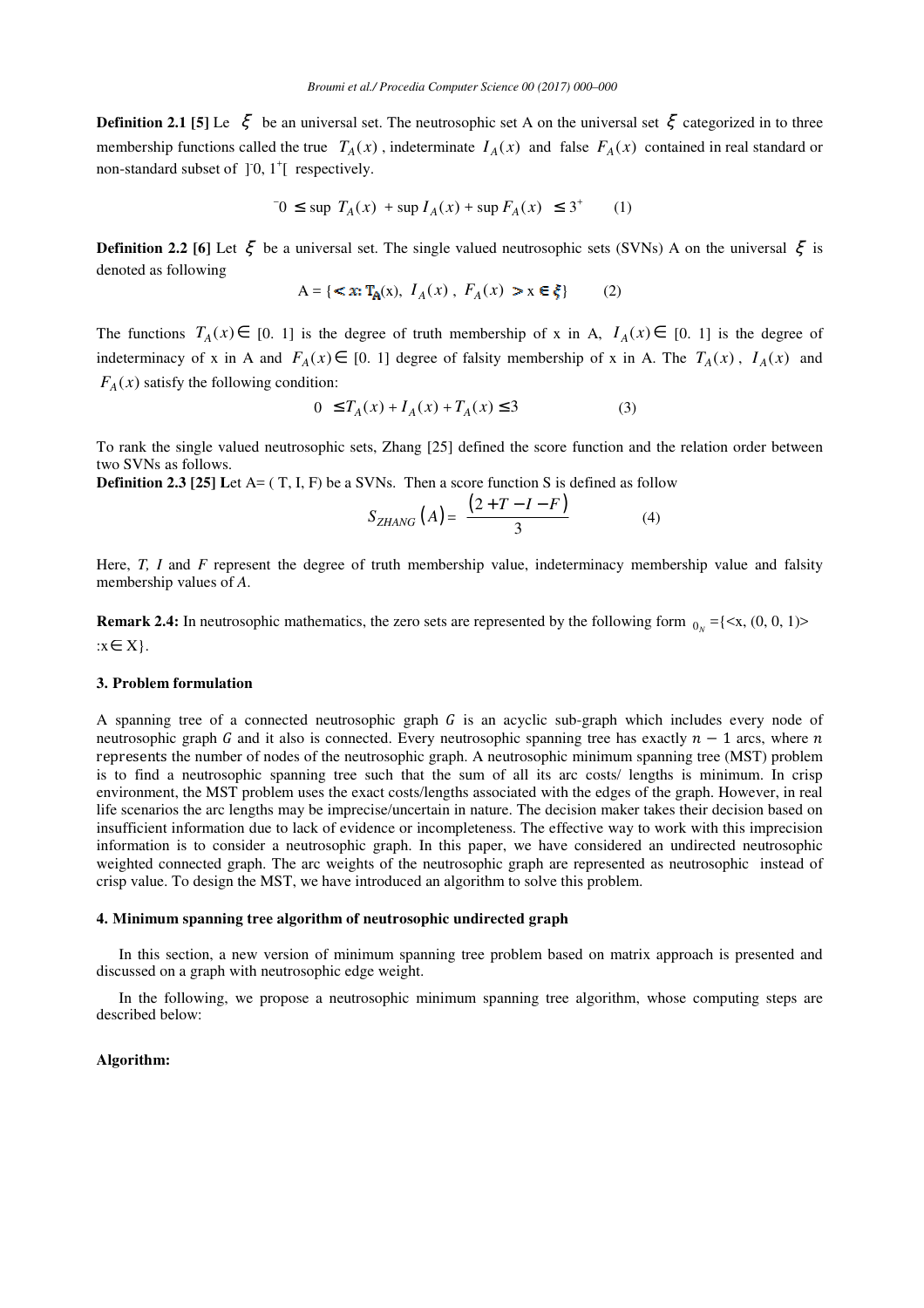**Input:** Adjacency matrix  $M = \left[W_{ij}\right]_{n \times n}$  for the undirected weighted neutrosophic graph G with their edge weight. **Output:** MST *T* of graph *G*

**Step 1:** Input neutrosophic adjacency matrix A

**Step 2:** Using the score function (4), convert the neutrosophic matrix into a score matrix  $\left[S_{ij}\right]_{n\times n}$ .

**Step 3:** Iterate step 4 and step 5 until all (n-1) elements of matrix of S are either marked to 0 or all the nonzero  $(\neq 0)$ elements of the matrix are marked.

**Step 4:** Find the *M* either column wise or row wise to compute the unmarked minimum element  $S_{ij}$ , which is the

cost of the corresponding arc  $e_{ii}$  in M.

**Step 5:** If the corresponding arc  $e_{ij}$  of chosen  $S_{ij}$  produce a cycle with the previous marked entries of the score

matrix M then set  $S_{ij} = 0$  else mark  $S_{ij}$ .

**Step 6**: Design the tree T including only the marked elements from the M which will be computed MST of G. **Step 7**: Stop.

#### **5. Practical example**

Consider the graph G= (V, E) depicted in figure 2 where V represents the vertices and E represent the edge of the graph. Each arc consists of neutrosophic edge's weight. Here  $\bar{V}$  = 6 and edge =9. The different steps involved in the design of the MST are presented as follows



Fig 2. Undirected neutrosophic graphs

The neutrosophic adjacency matrix A of the undirected neutrosophic graph is given below:



Thus, using the score function, we get the score matrix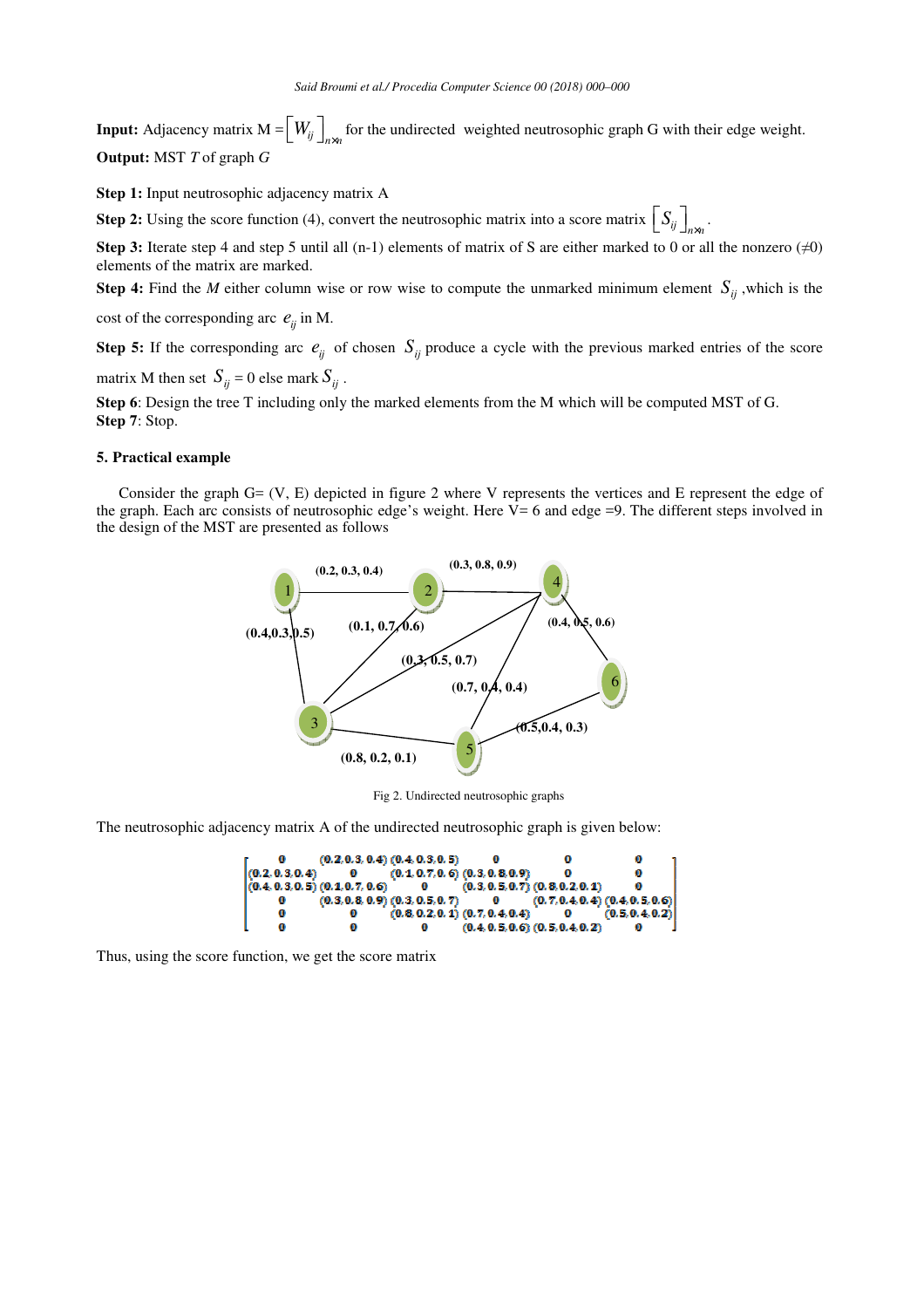*Broumi et al./ Procedia Computer Science 00 (2017) 000–000* 



*Fig. 3. Score matrix* 

 By referring to the figure 3, the minimum entries 0.2 is selected and the corresponding edge (3, 4) is highlighted by red color. Repeat the procedure until the iteration will exist.



Fig. 4 Undirected neutrosophic graph where the edge (2,4) is highlighted

By referring to the figure 4 and 5, the next non zero minimum entries 0.267 is marked and corresponding edges (2, 3) are also highlighted with red color



Fig. 6 Undirected neutrosophic graph where the edge (2,3) is highlighted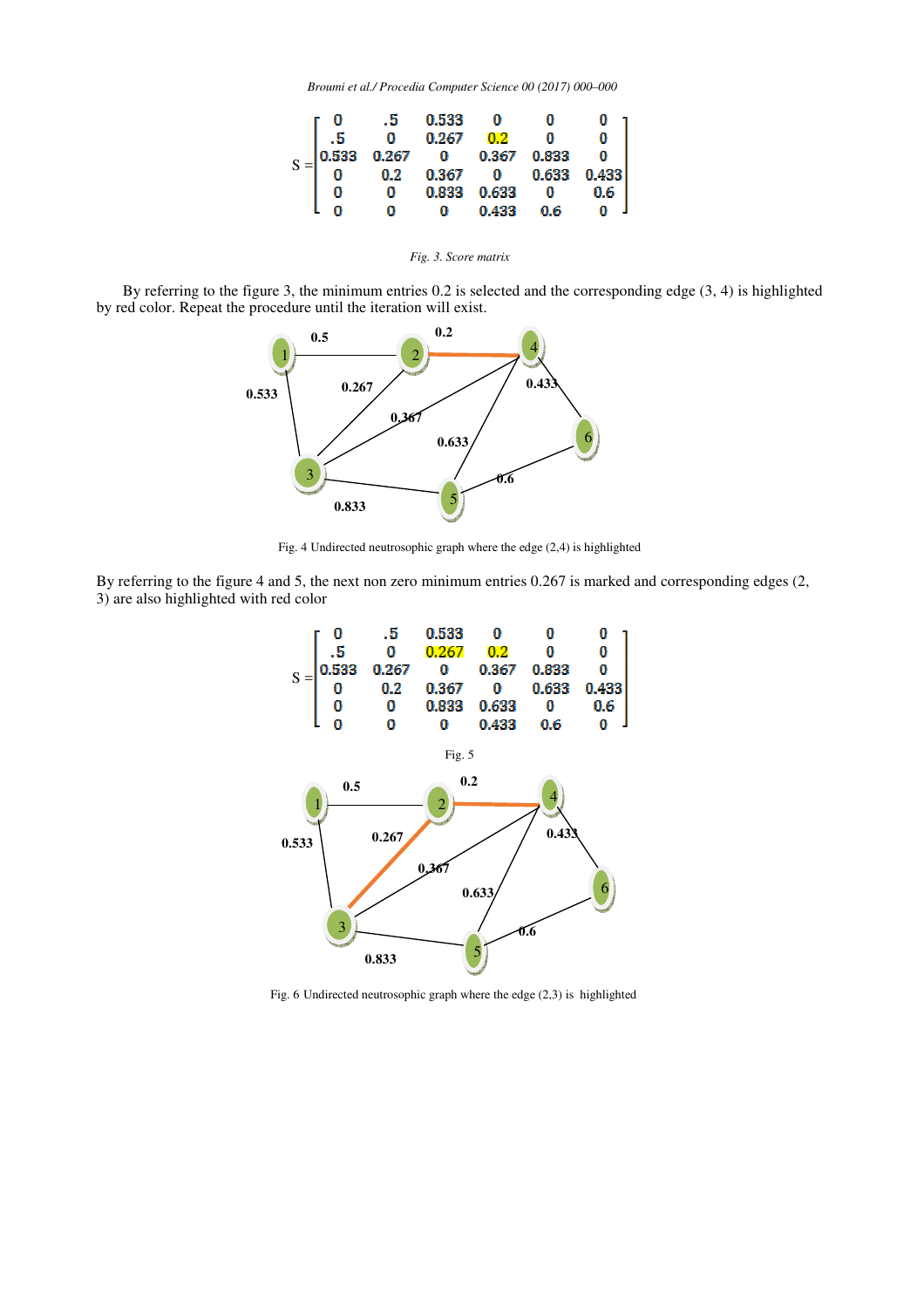*Said Broumi et al./ Procedia Computer Science 00 (2018) 000–000* 



By referring to the figure 7,the next minimum non zero element 0.367 is marked. But it produces the cycle so we delete and mark it as 0 instead of 0.367



The next non 0 minimum element 0.433 is marked and it is shown in the figure 9. The corresponding marked arcs are portrayed in figure 10.



Fig.10. Undirected neutrosophic graph where the edge (4, 6) is highlighted

The next non 0 minimum element 0.5 is marked and it is described in the figure 10. The corresponding marked arcs are portrayed in figure 11.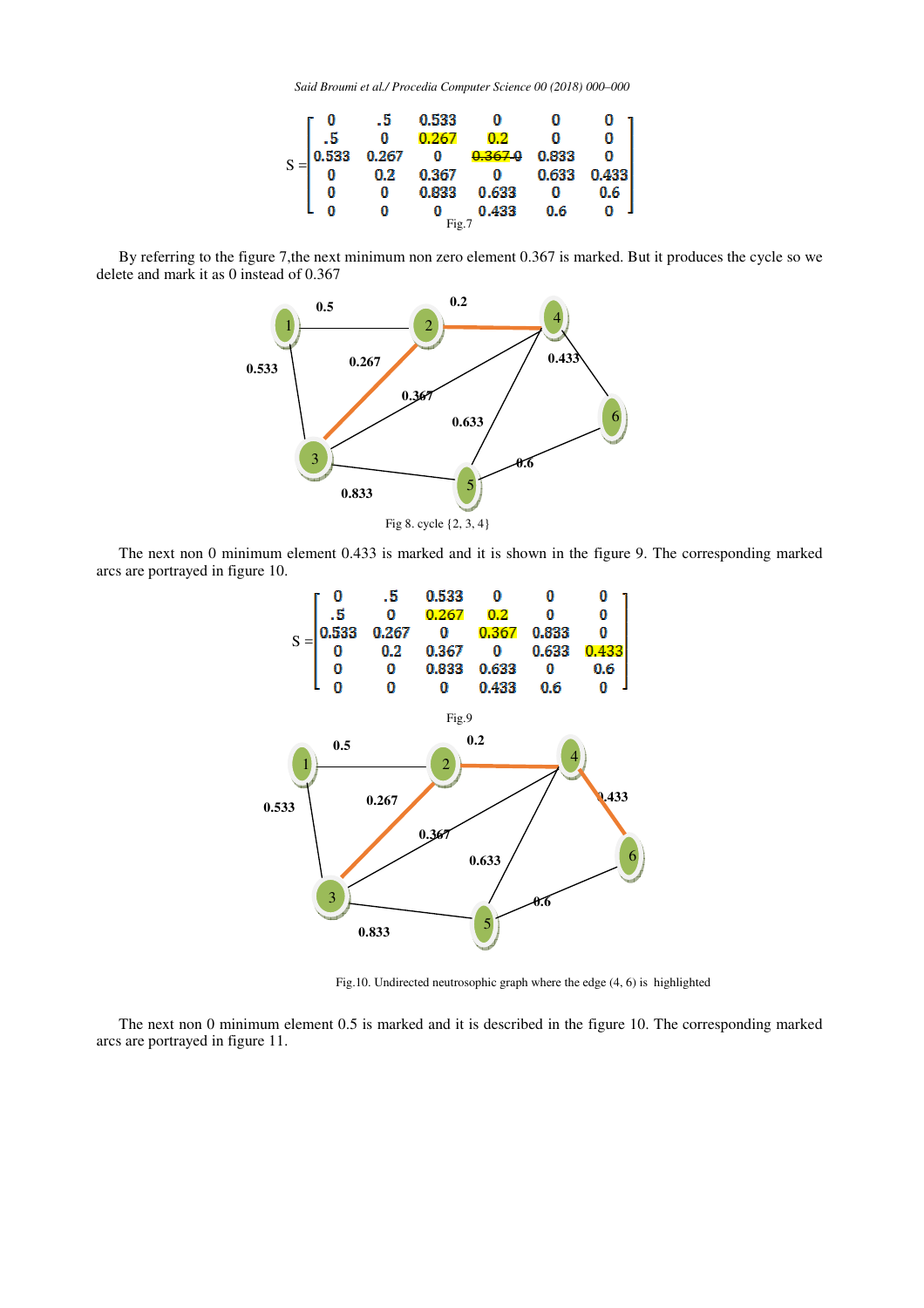*Broumi et al./ Procedia Computer Science 00 (2017) 000–000* 



Fig. 11 Undirected neutrosophic graph where the edge (1,2) is highlighted

By referring to the figure 12. The next minimum non 0 element 0.533 is now marked. But it produces the cycle so we delete it and mark it as 0 in the place of 0.533

|  |       | 65    | <u>533</u> 0 |       |       |  |
|--|-------|-------|--------------|-------|-------|--|
|  |       |       | 0.267        | 0.2   |       |  |
|  | 0.533 | 0.267 | n            | 0.367 | 0.833 |  |
|  |       | 0.2   | 0.367        |       | 0.633 |  |
|  |       |       | 0.833        | 0.633 |       |  |
|  |       |       |              | 0.433 | 0.6   |  |
|  |       |       | Fig.12       |       |       |  |

The next non zero minimum entries 0.6 is marked it is shown in the figure 13. The corresponding marked edges are portrayed in figure 14.



Fig .13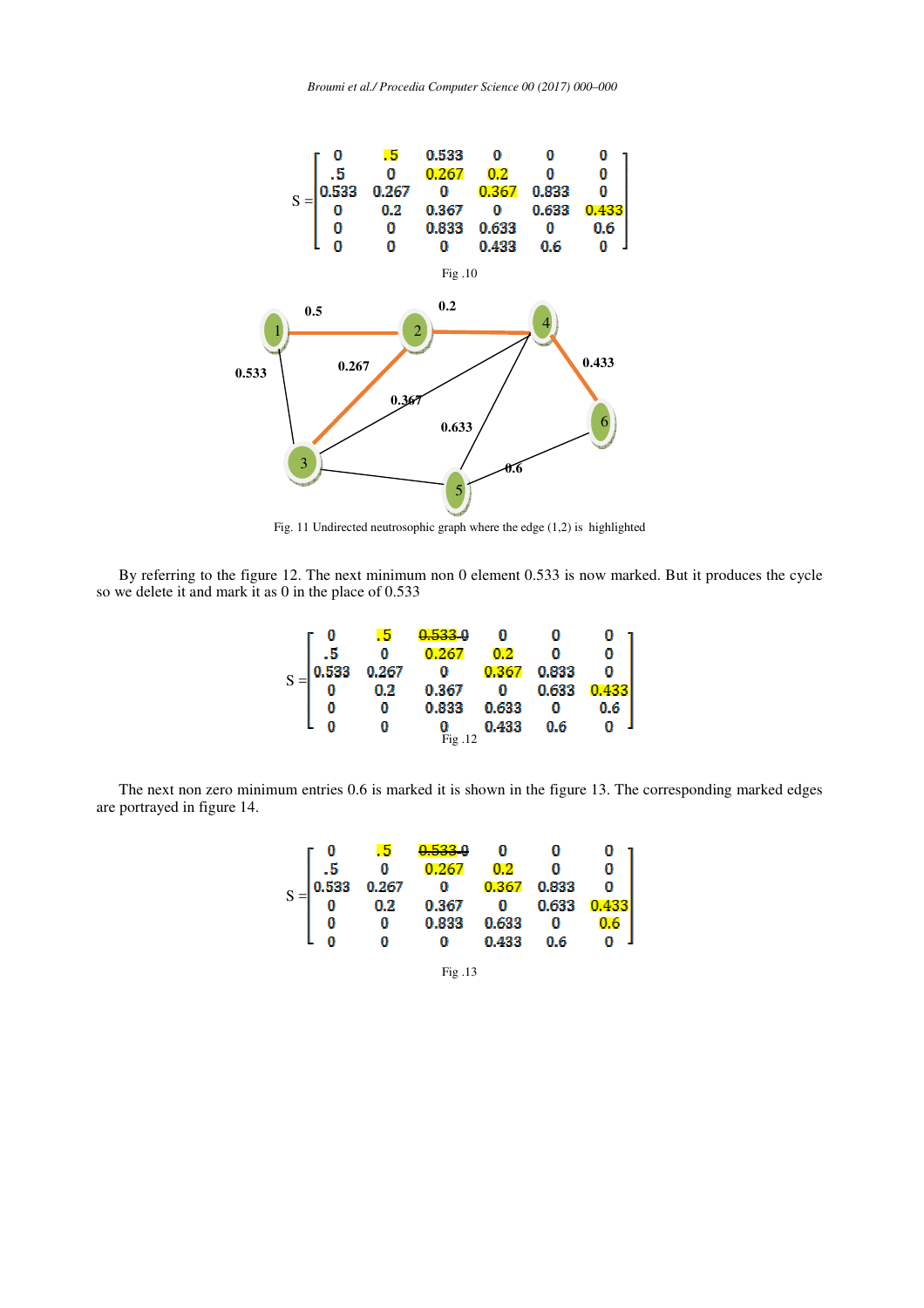*Said Broumi et al./ Procedia Computer Science 00 (2018) 000–000* 



Fig .14 Undirected neutrosophic graph where the edge (5, 6) is highlighted

By referring to the figure 15. The next minimum non zero element 0.633 is marked. But this edges produces a cycle so we delete and mark it as 0 in the place of 0.633

|        |       | . 5   | <u>533</u> 0 |         |       |  |
|--------|-------|-------|--------------|---------|-------|--|
| S      | с     | Л     | 0.267        | $0.2\,$ |       |  |
|        | 0.533 | 0.267 | 0            | 0.362   | 0.833 |  |
|        |       | 0.2   | 0.367        | 0       |       |  |
|        |       | n     | 0.833        | 0.633   |       |  |
|        |       | Л     |              | 0.433   | 0.6   |  |
| Fig.15 |       |       |              |         |       |  |

By referring to the figure 16. The next minimum non zero element 0.833 is marked. But while drawing the edges it produces the cycle so we delete and mark it as 0 instead of 0.833

|        |       | . 5   | <u>N 522 U</u> |       |       |  |
|--------|-------|-------|----------------|-------|-------|--|
| C      | к     | ü     | 0,26           | 0.2   |       |  |
|        | 0.533 | 0.267 | Ö              | 0.367 | 0.833 |  |
|        |       | 0.2   | 0.367          | л     | 0.63  |  |
|        |       |       | 0.833          | 0.633 |       |  |
|        |       |       |                | 0.433 | 0.6   |  |
| Fig.16 |       |       |                |       |       |  |

After the above steps, the final path of MST of G is portrayed in figure 17.



Fig .17. Final path of minimum cost of spanning tree of neutrosophic graph.

According to the procedure of matrix approach presented in section 4. Thus, the crisp minimum cost spanning tree is 2 and the final MST is{1, 2},{2, 3},{2, 4},{4, 6},{6, 5}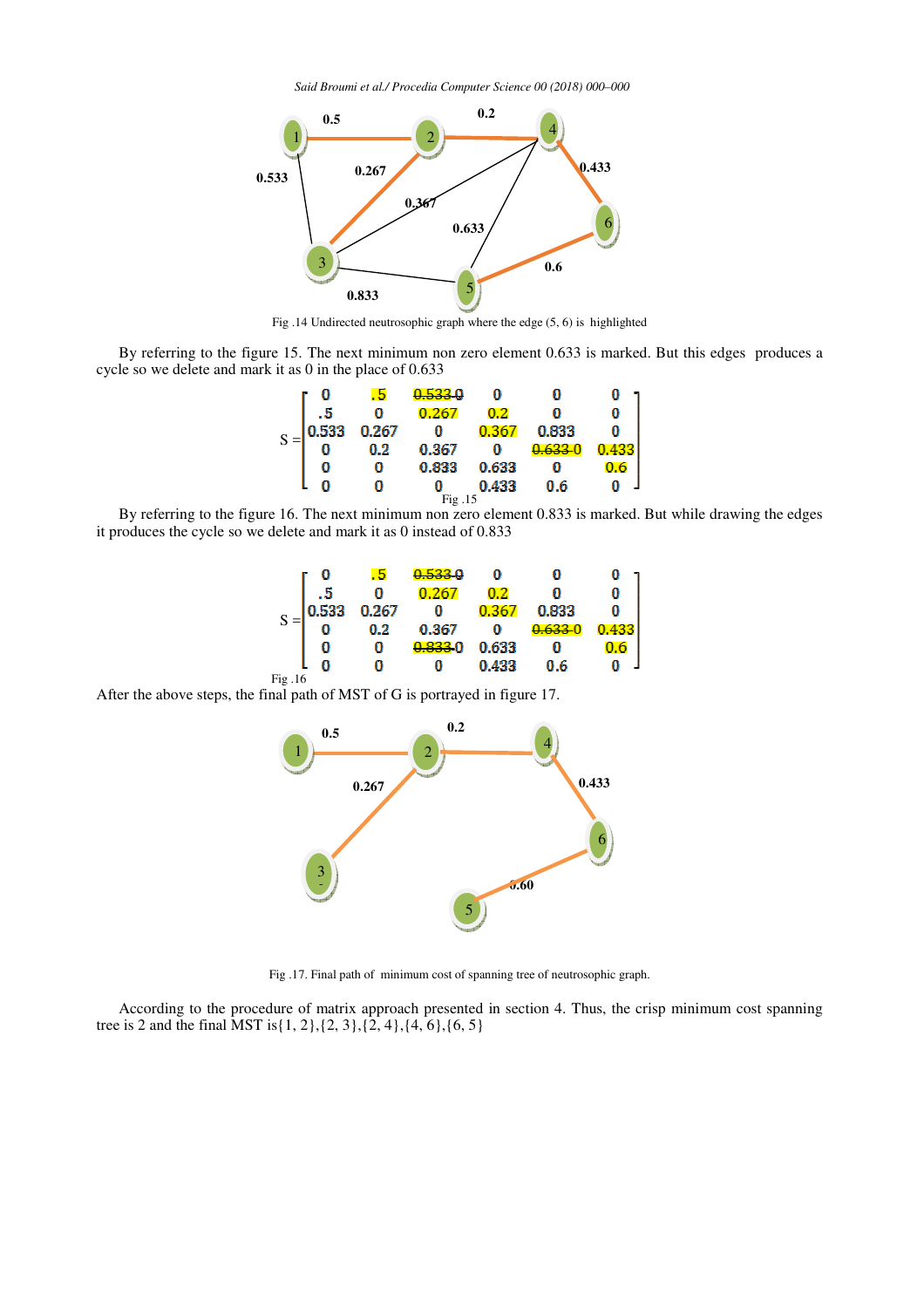## **6. COMPARATIVE STUDY**

In this section, the proposed method presented in section 4 is compared with other existing methods including the algorithm proposed by Mullai et al [27] as follow

**Iteration 1:** Let =  $\{1\}$  and = $\{2, 3, 4, 5\}$ 

Iteration 2: Let =  $\{1, 4\}$  and =  $\{2, 3, 5\}$ 

Iteration 3: Let =  $\{1, 4, 3\}$  and =  $\{2, 5\}$ 

Iteration 4: Let =  $\{1,3,4,5\}$  and = $\{2\}$ 

Finally, the single valued neutrosophic minimal spanning tree is



Fig .18 . Single valued neutrosophic minimal spanning tree obtained by Mullai's algorithm.

So, using the score function (4), the SVN MST  $\{1, 2\}, \{2, 3\}, \{2, 4\}, \{4, 6\}, \{6, 5\}$  obtained by Mullai's algorithm is the same as the path obtained by the proposed algorithm.

 The difference between the proposed algorithm and Mullai's algorithm is that the proposed approach is based on matrix approach, which can be easily implemented in Matlab, whereas the Mullai's algorithm is based on the comparison of edges in each iteration of the algorithm an this leads to high computation.

### **7. Conclusion**

This paper deals with a MST problem under the neutrosophic environment. The edges of graph are represented by SVNSs. Numerical examples are used to describe the proposed algorithm. The main contribution of this study is to describe an algorithmic approach for MST in uncertain environment using neutrosophic set as edge weights. The proposed algorithm for MST is simple enough and efficient for real world problems. This work can be extended to the case of directed neutrosophic graphs and other structure of graphs including bipolar neutrosophic graphs, interval valued NSs, interval valued bipolar NSs.

### **Acknowledgment**

The authors are thankful to the reviewer and chief in editor for their remarks, which is useful in improving quality of the manuscript.

#### **8. References**

- [1] Pal A, and Majumder S. (2017) "Searching minimum spanning tree in a type-2 fuzzy graph." Progress in Nonlinear Dynamics and Chaos 5(1): 43-58.
- [2] Janiak A, and Kasperski A. (2008)" The minimum spanning tree problem with fuzzy costs." Fuzzy Optimization and Decision Making 7(2):105–118.
- [3] Dey A, and Pal A.(2016) "Prim's algorithm for solving minimum spanning tree problem in fuzzy environment." Annals of Fuzzy Mathematics and Informatics 12 (3):419-430.